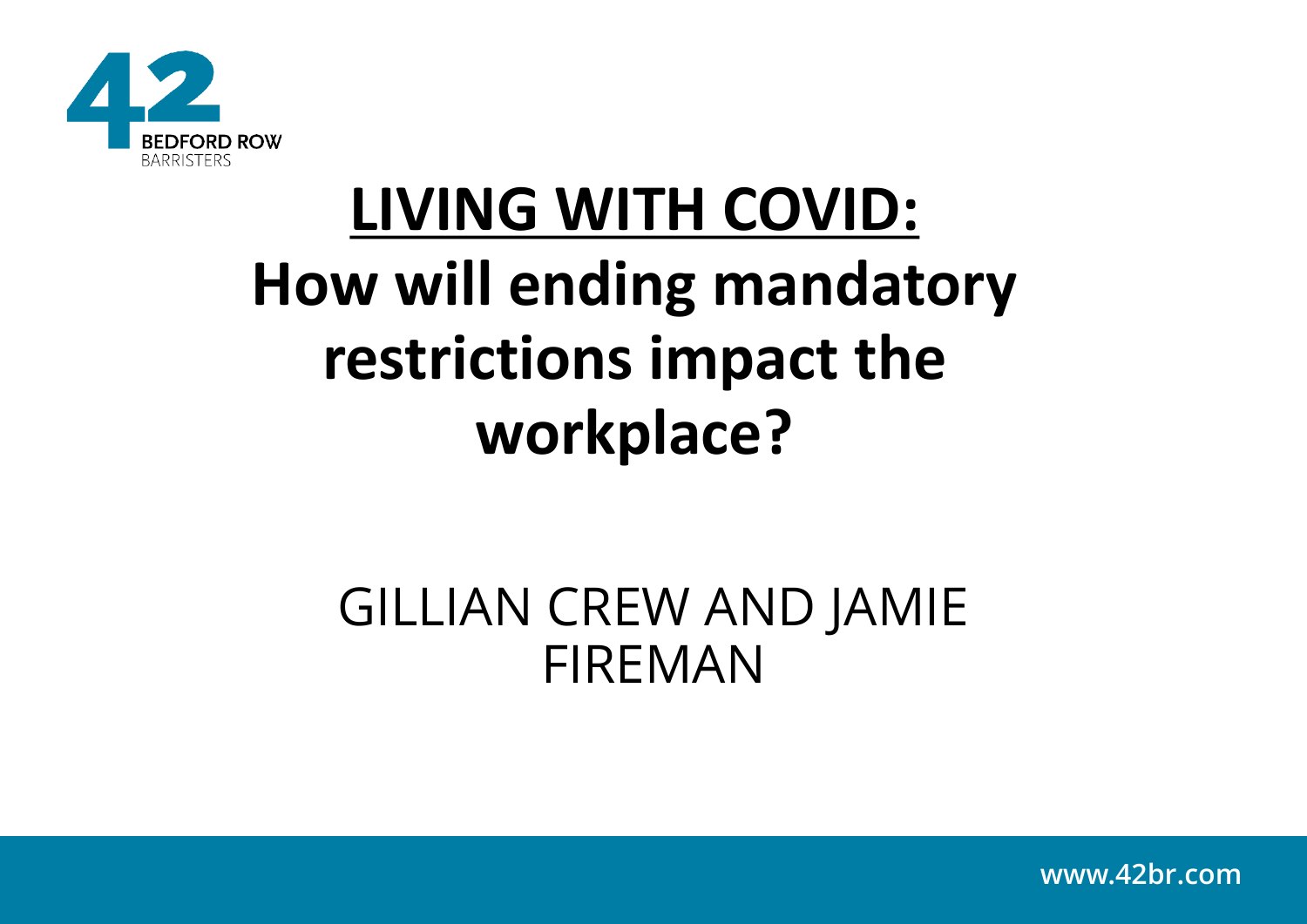

## **ENDING COVID RESTRICTIONS**

- **21.2.2022 PM ANNOUNCED END OF RESTRICTIONS AS OF 24.2.2022** NOTWITHSTANDING HIGH LEVELS OF COVID IN THE COMMUNITY
- **END OF MANDATORY SELF ISOLATION**
- **END OF REQUIREMENT TO WEAR FACE COVERINGS**
- **DUTY OF EMPLOYER TO PROVIDE A SAFE PLACE OF WORK AND SAFE** SYSTEMS OF WORK REMAINS

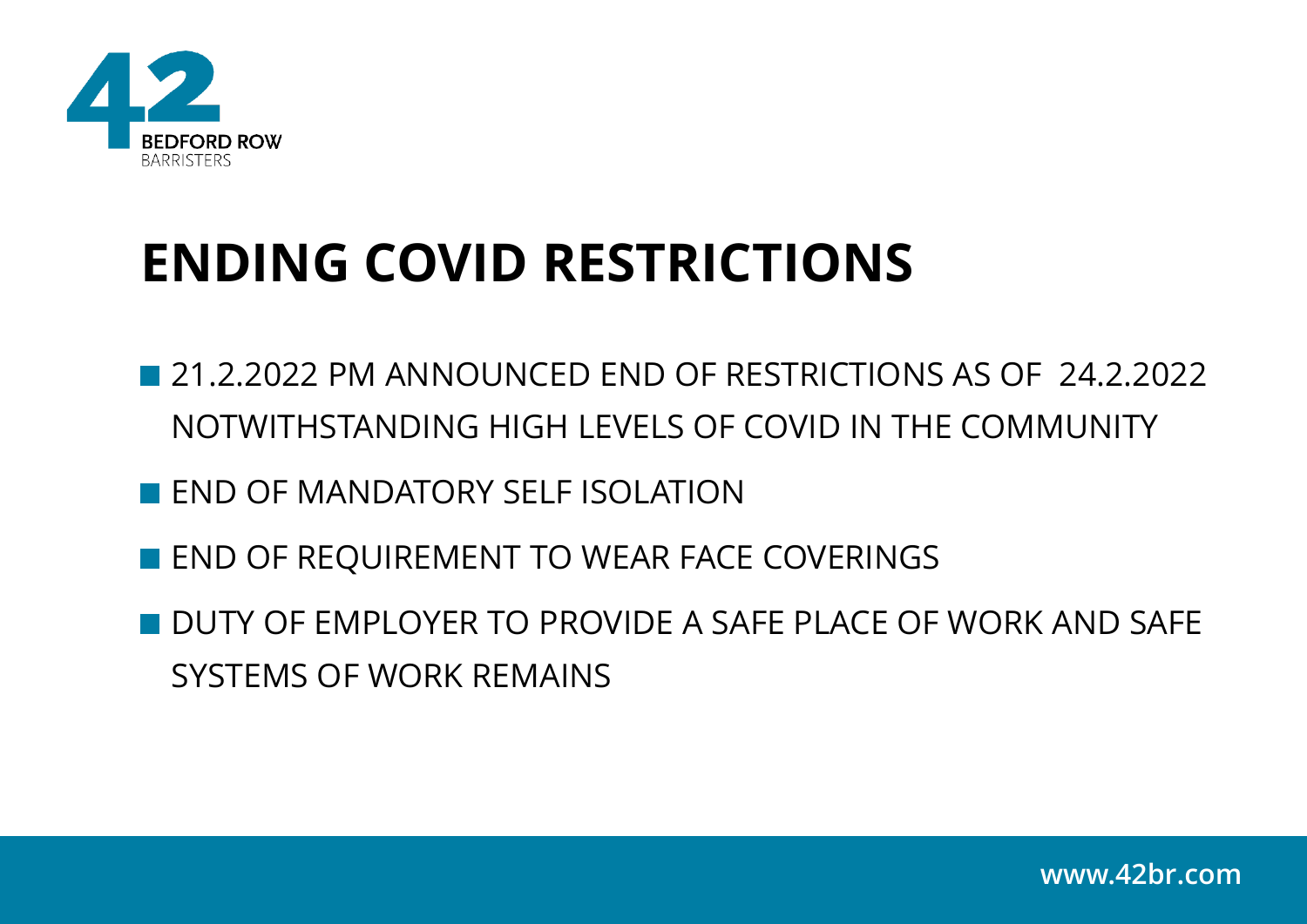

- Regulation 2(1)(c) was added to the Statutory Sick Pay (General) Regulations 1982 (SI 1982/894) (SSP Regulations)
- Made clear clear that anyone isolating as a result of COVID-19 and who was, by reason of that, unable to work work would meet the "deemed incapacity" provisions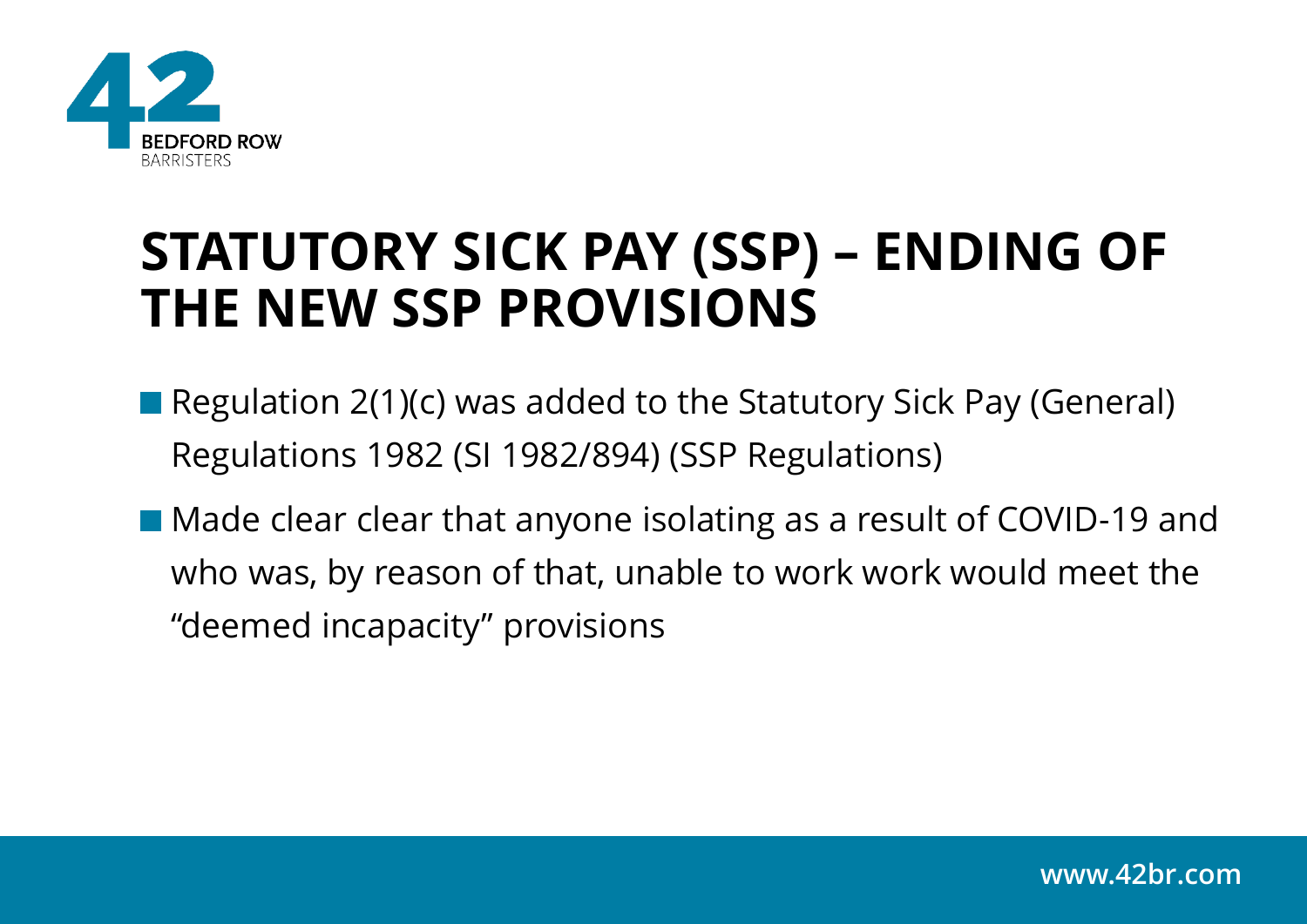

- Regulation 2 of the Statutory Sick Pay (Coronavirus) (Suspension of Waiting Days and General Amendment) Regulations 2020/374 meant that s.155 of the Social Security Contributions and Benefits Act 1992 did not apply where:
- (a) that employee's period of incapacity for work is related to coronavirus; and
- $\blacksquare$  (b) the first day of incapacity for work in that period arose on or after 13th March 2020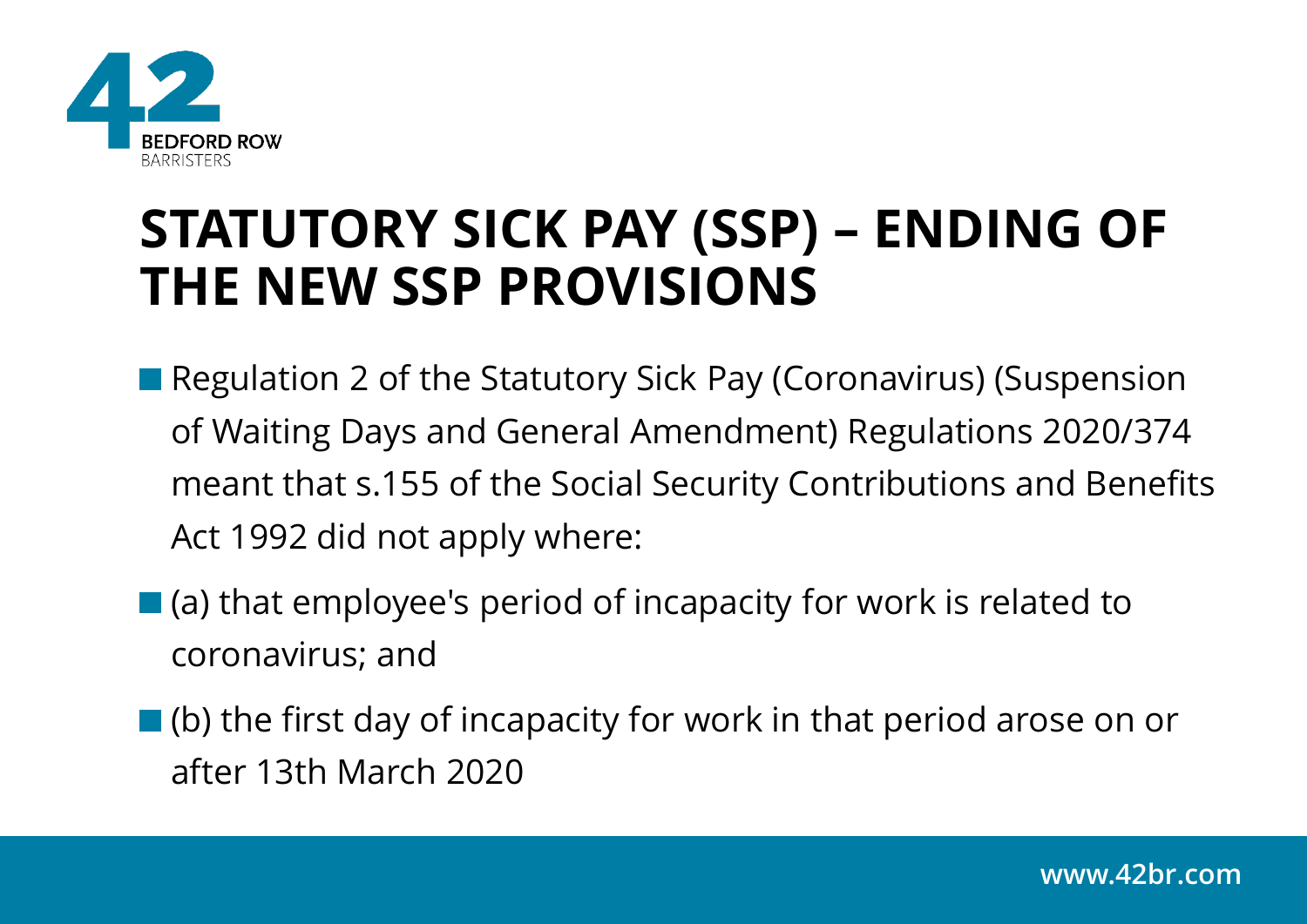

- The Statutory Sick Pay (Coronavirus) (Funding of Employers' Liabilities) Regulations 2022 (SI 2022/5)
- **This meant that companies with fewer than 250 employees have** been able to reclaim SSP paid in respect of the first 14 days of COVID-19 related absence
- Scheme in place from March 2020 to 30 September 2021 and again from 21 December 2021 until 17 March 2022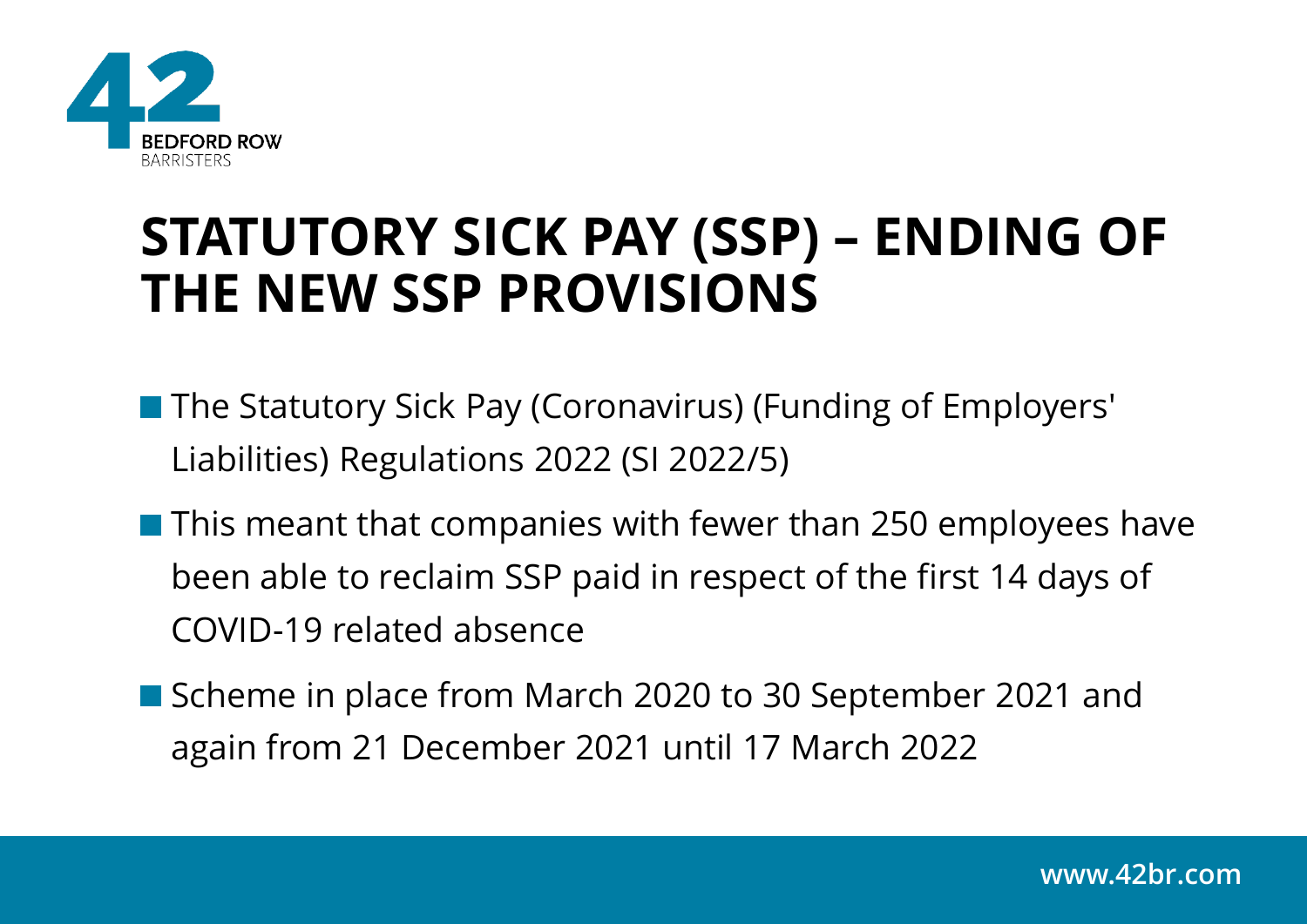

#### **Moving forward:**

■ The SSP COVID-related deemed incapacity provisions will end

- **Employees are no longer able to claim SSP from the first day of** COVID-related sickness
- SMEs with fewer than 250 employees no longer able to claim back COVID-related SSP from the government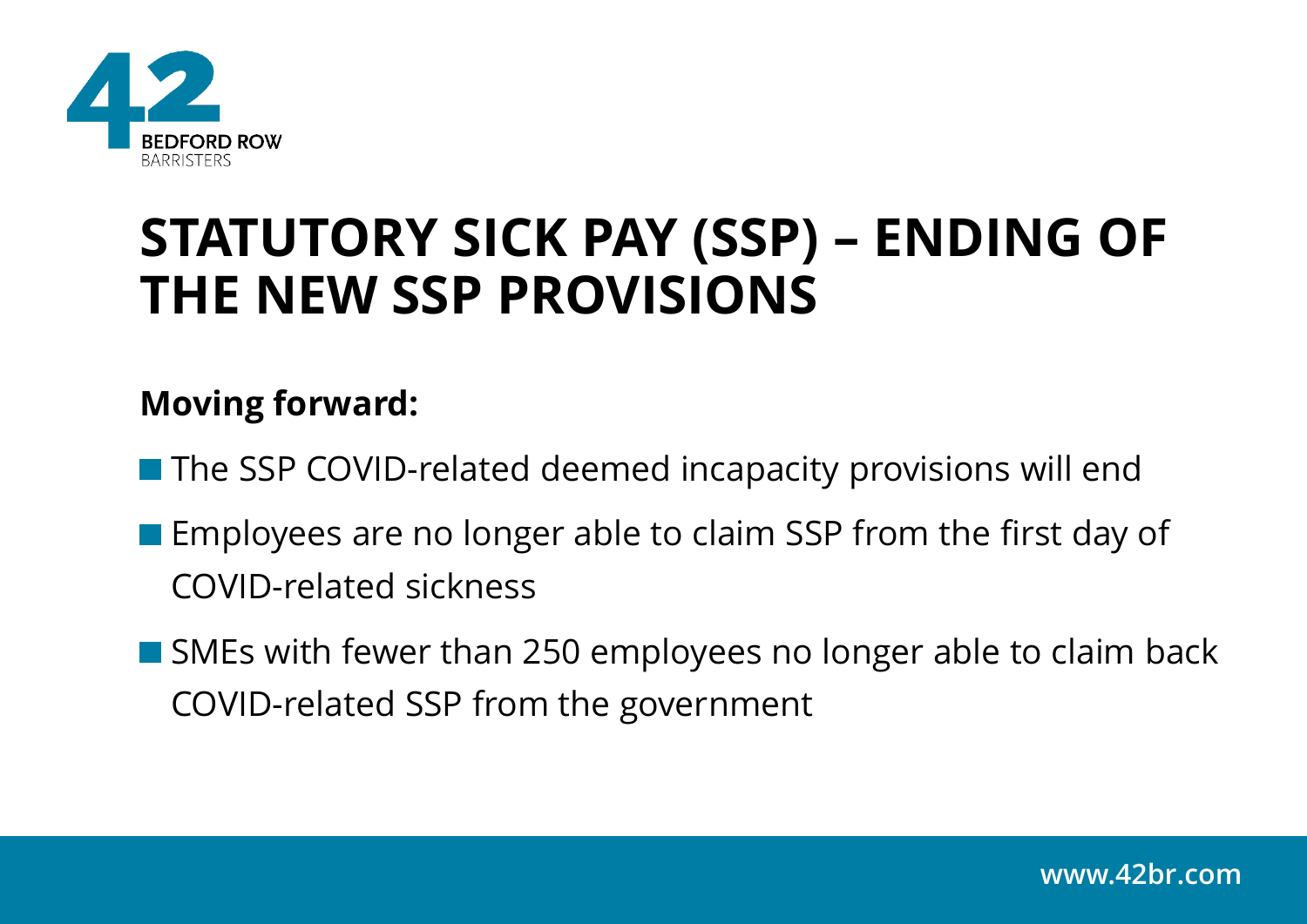

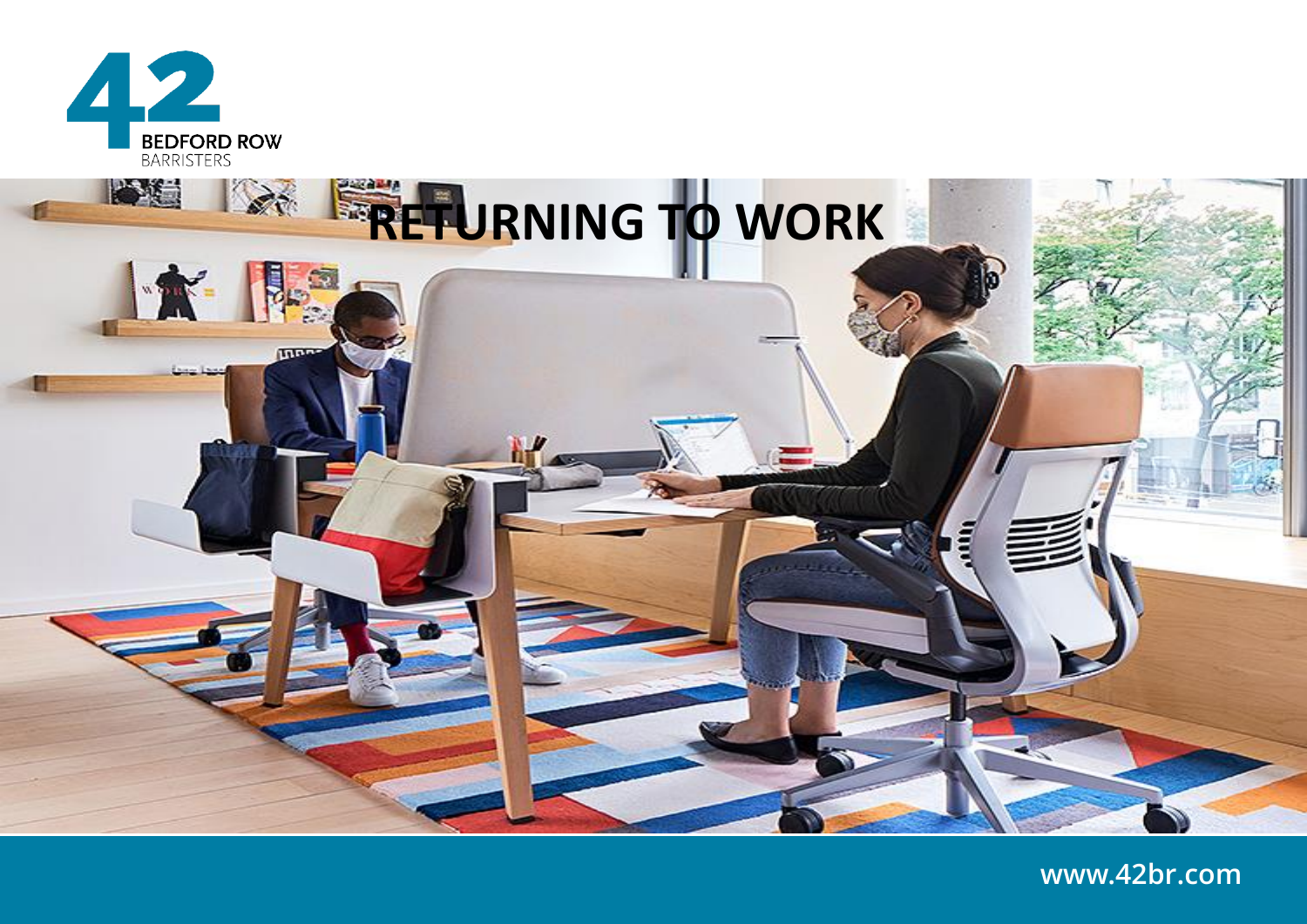

### **RISK ASSESSMENTS AND EMPLOYER'S DUTIES**

- **Employers continue to have the common law duty of care to** provide a safe place of work and safe systems of work
- Duty under the *Health & Safety at Work Act 1974* to take all reasonably practicable steps to assess and protect against risks to the health and safety of staff and visitors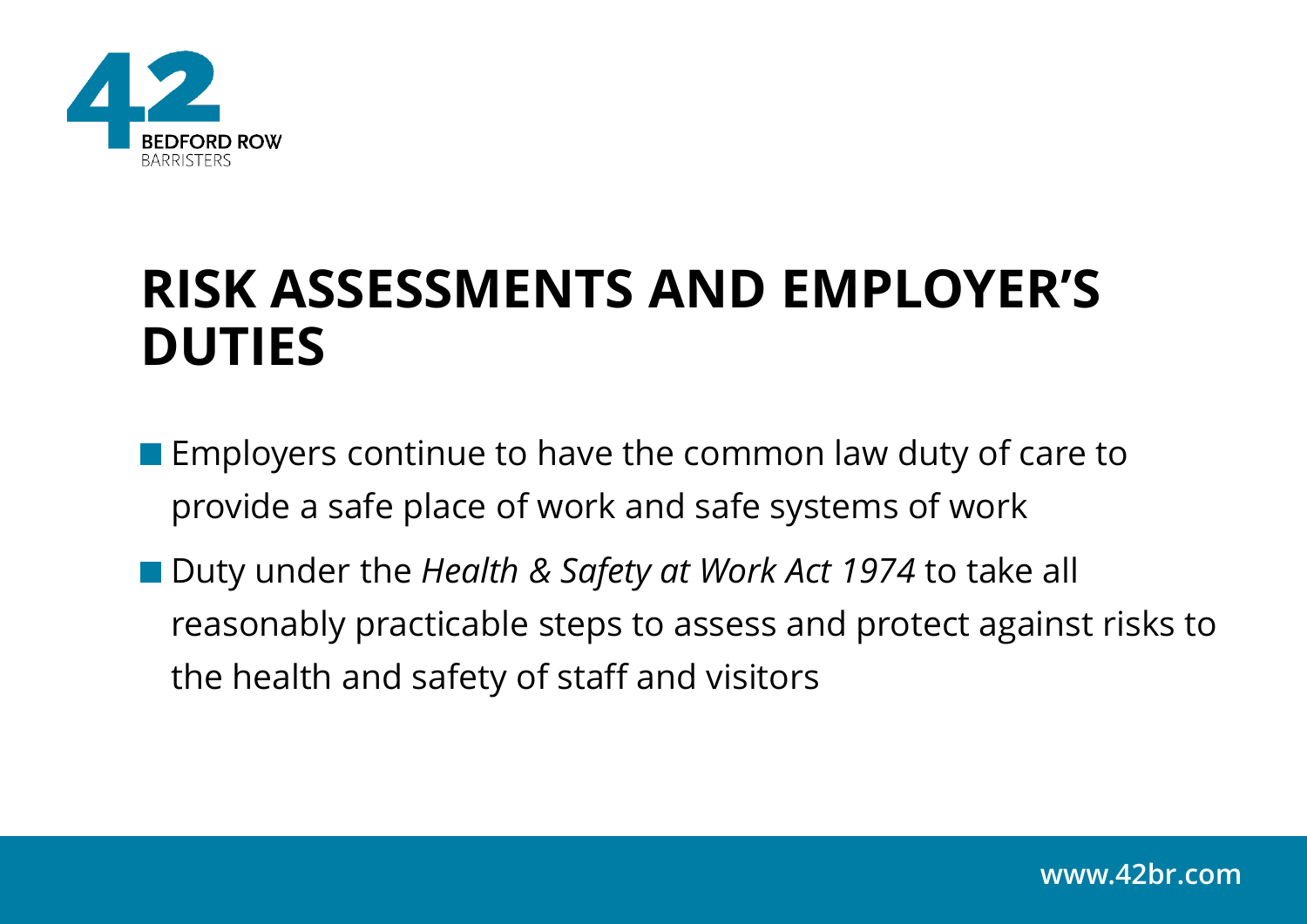

### **RISK ASSESSMENTS AND EMPLOYER'S DUTIES**

- **Employers still need to carry out risk assessments to consider the** dangers posed by Covid-19 to the workforce
- Consider how best to identify the risk of transmission
- Consider how to address the identified risk
- **Share the outcome of the risk assessment with the workforce**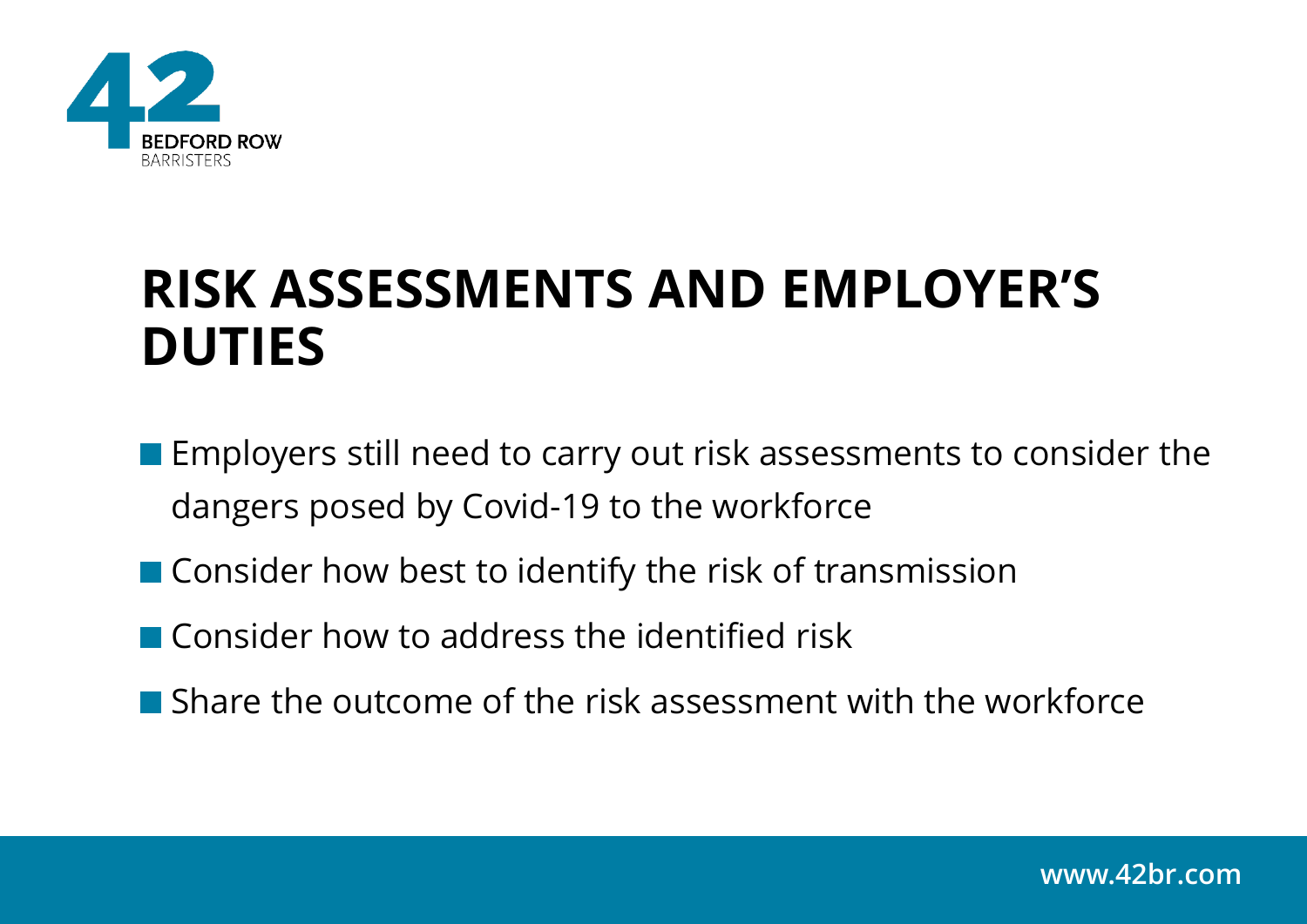

## **WHAT NOW?**

- **Likely to be reasonable for employers to require employees to** attend the office for work subject to safeguards in place
- **Employees may feel they have less motivation and/or less of a** justification in refusing to attend office
- $\blacksquare$  Employers may need to factor into their risk assessments the greater possibility of employees attending work with Covid-19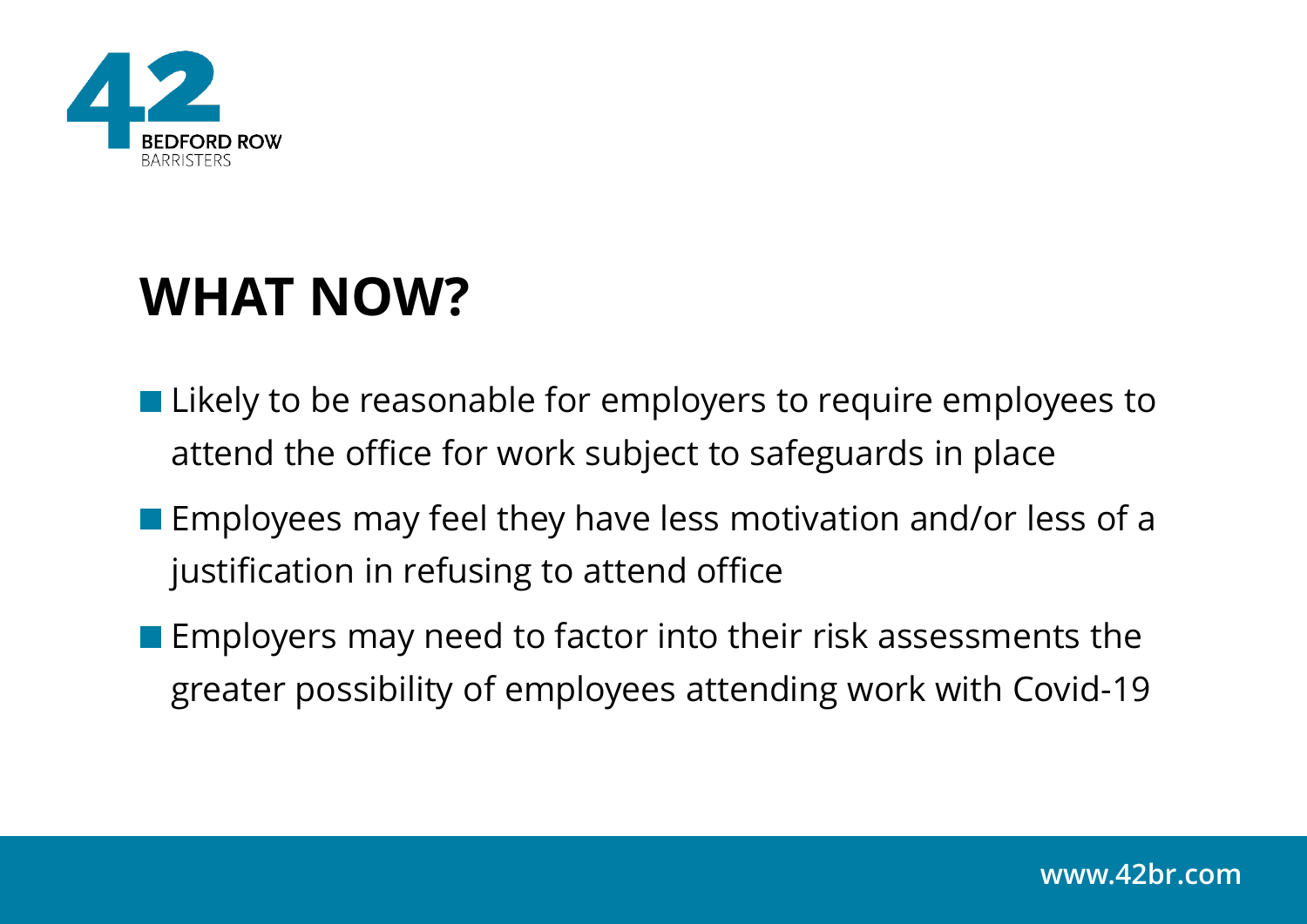

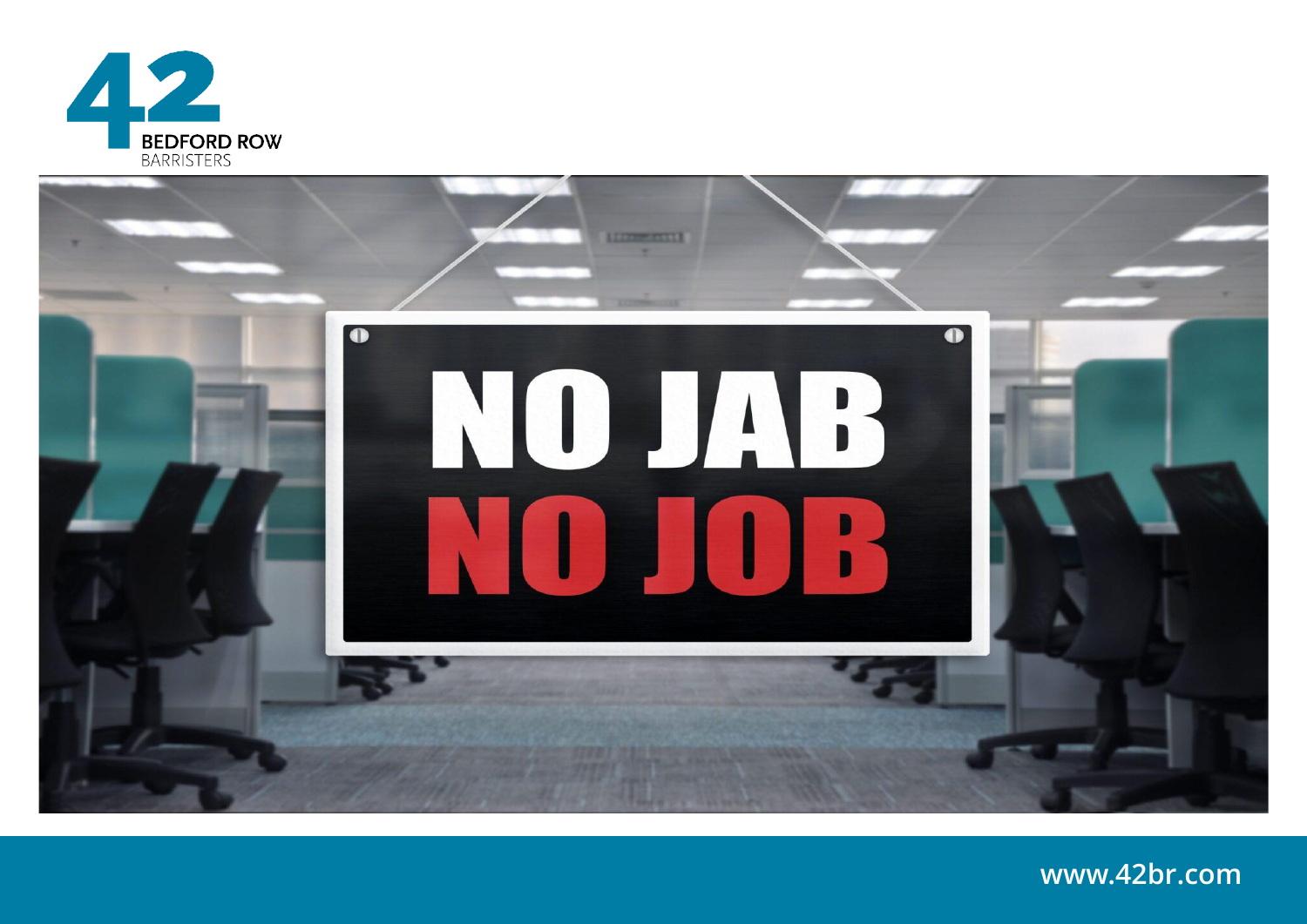

## **ENDING MANDATORY VACCINATION**

- 11.11.2021 Health and Social Act 2008 (Regulated activities)(Amendment)(Coronavirus)Regulations 2021 required staff employed in registered care homes to be fully vaccinated unless they are exempt
- Was to apply to front line NHS staff from 1 April 2022
- Ended as of 15 March 2022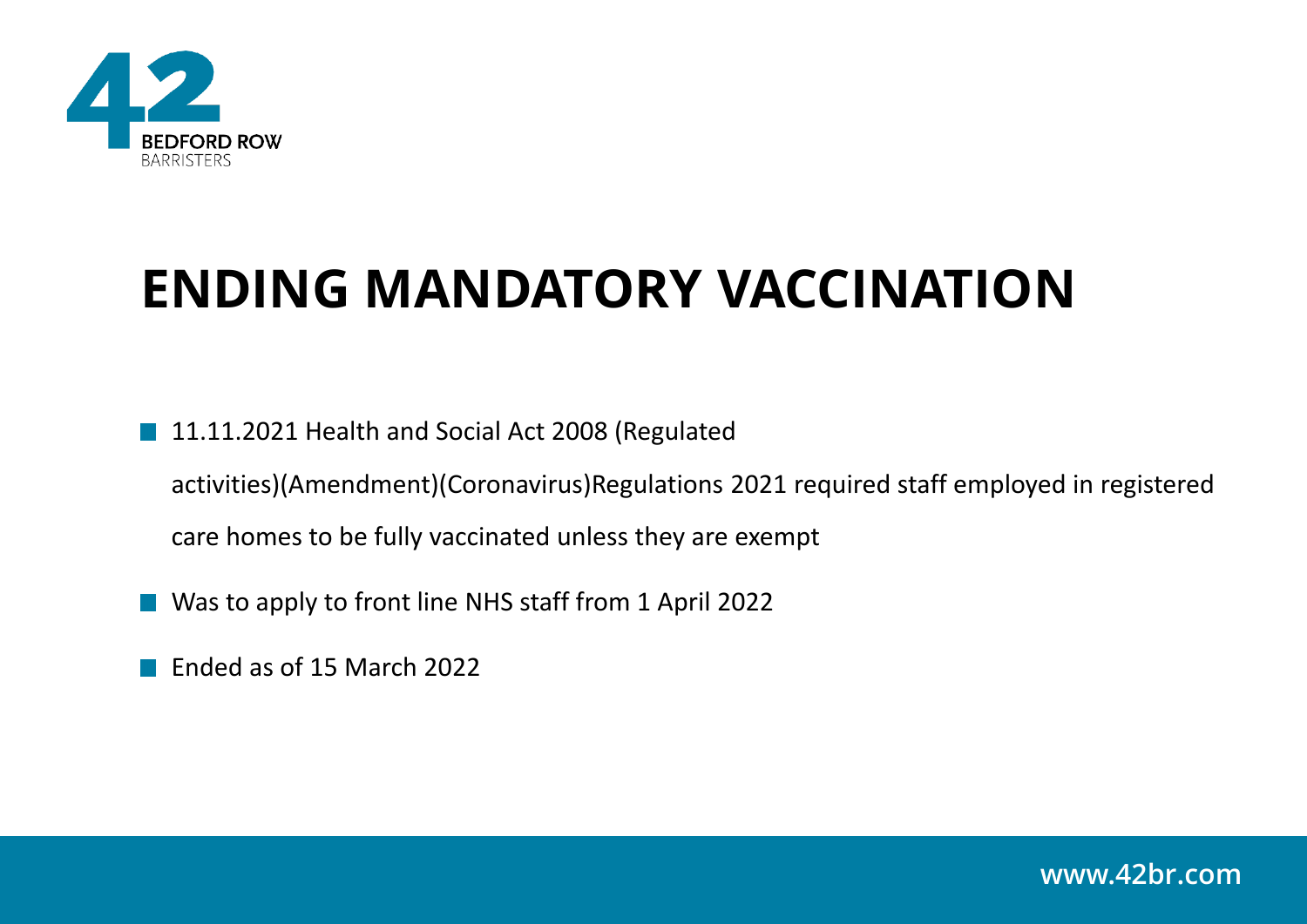

## **THE CONS OF MANDATORY VACCINATION**

■ Staffing shortage? End of October 2021, 1 in 10 care home staff had not received 2 doses of the vaccine

- Discriminatory? Reduced uptake in BAME staff
	- R (on the application of Peters and others) v (1) The Secretary of State for Health and Social Care and (2) the Joint Vaccination Committee for Vaccination and Immunisation [2021] EWHC 3182 (Admin)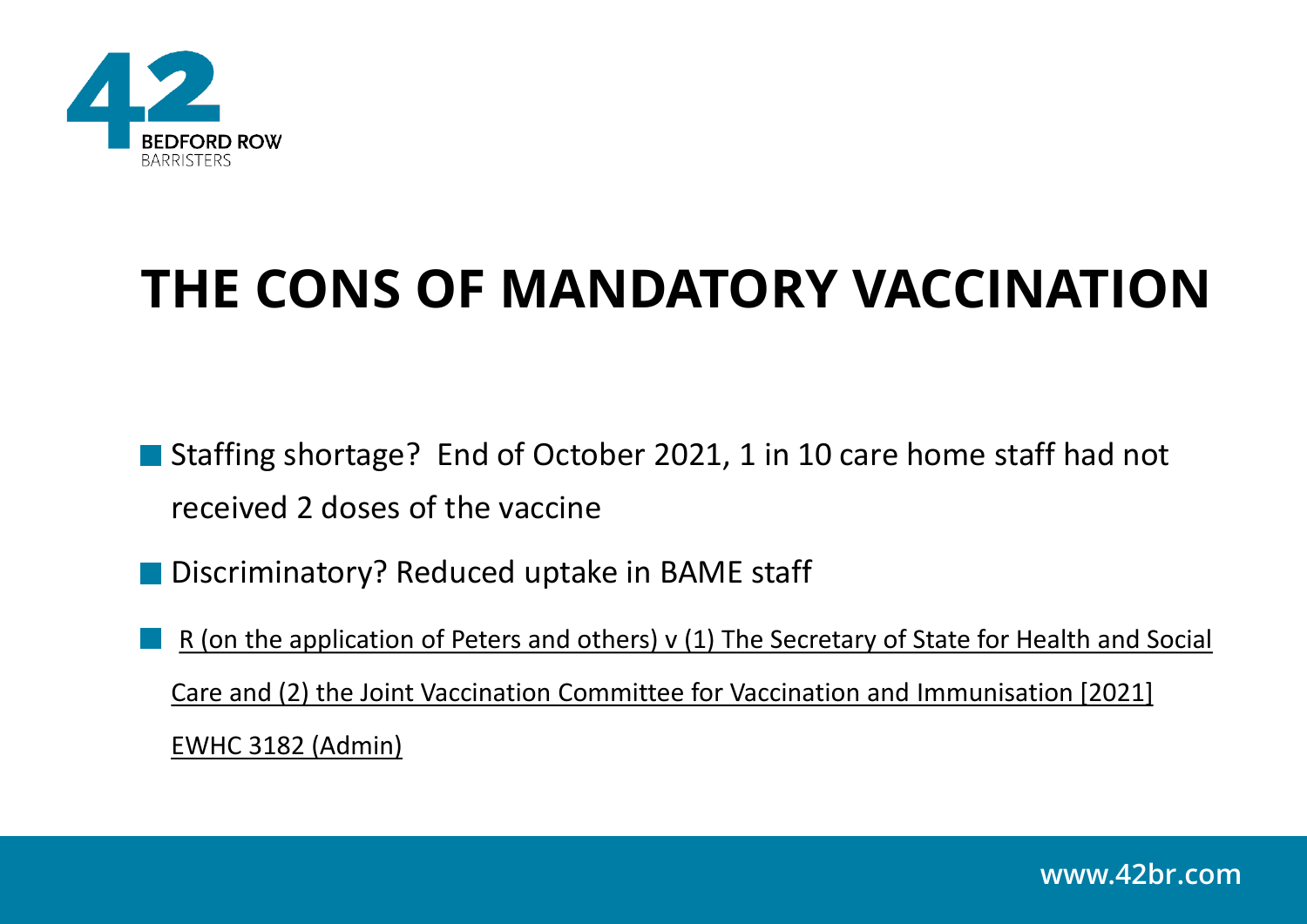

## **WHAT NOW FOR STAFF DISMISSED?**

- Does the change in the law mean that the dismissal is unfair?
	- Allette v Scarsdale Grange Nursing Home Limited : balance of Art 8 rights interference was necessary given the state of the Covid 19 pandemic in January 2021 and the pressing need to protect its residents
- The Judge found that the dismissal = proportionate and justified: allowing an unvaccinated person to continue to work with the residents would be a greater interference to the residents' Article 8 rights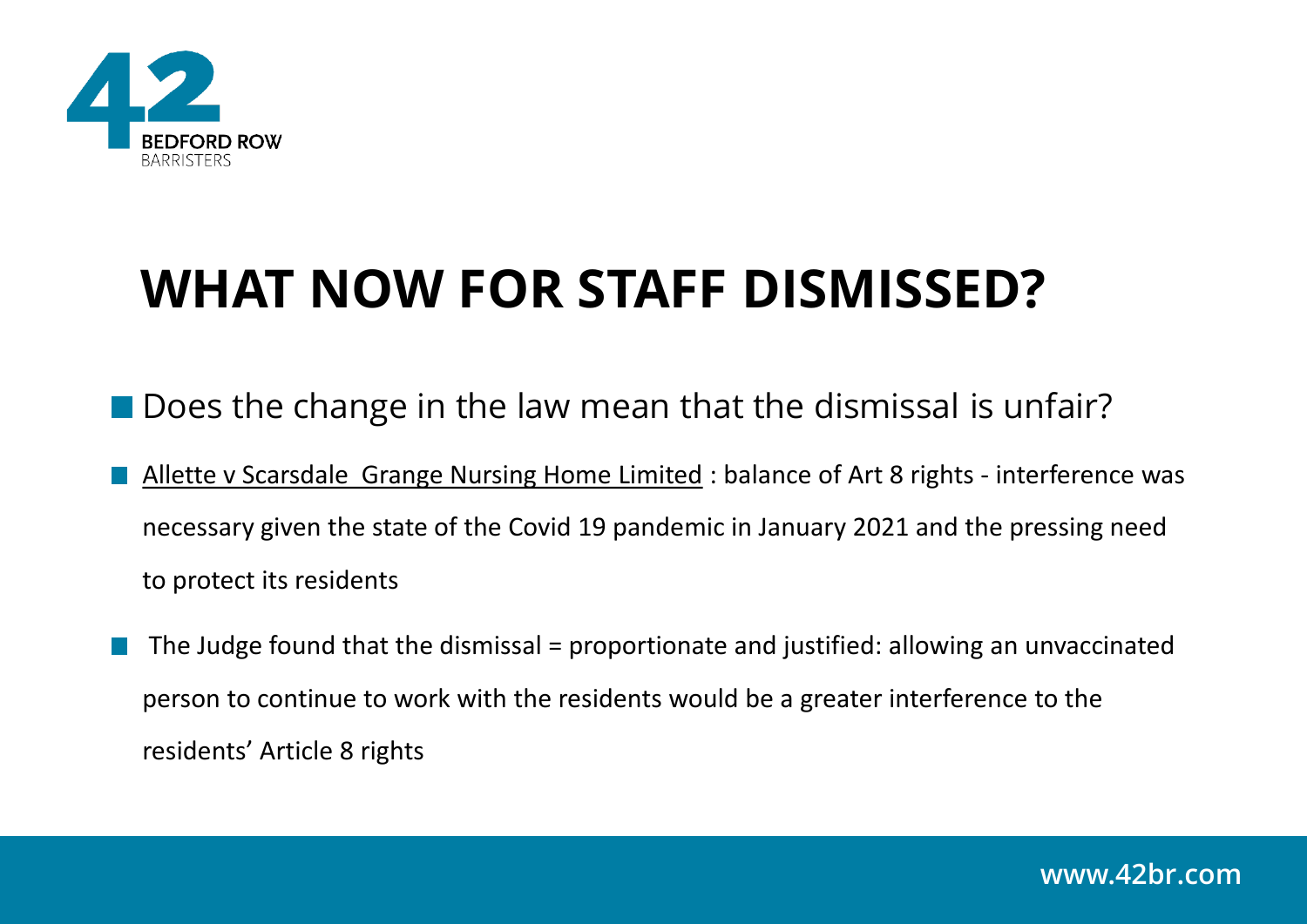

## **WHAT NOW?**

Reasonable management instruction

- **Potentially fair if take into account factors such as working with** vulnerable people in care homes or frontline NHS roles –
- **Less persuasive for offices where less vulnerable.**
- Reasonable employer: discuss reasons, seek to persuade, opportunity to change mind
- But what if new variants and rising cases? Stronger arguments for compulsory vaccination policies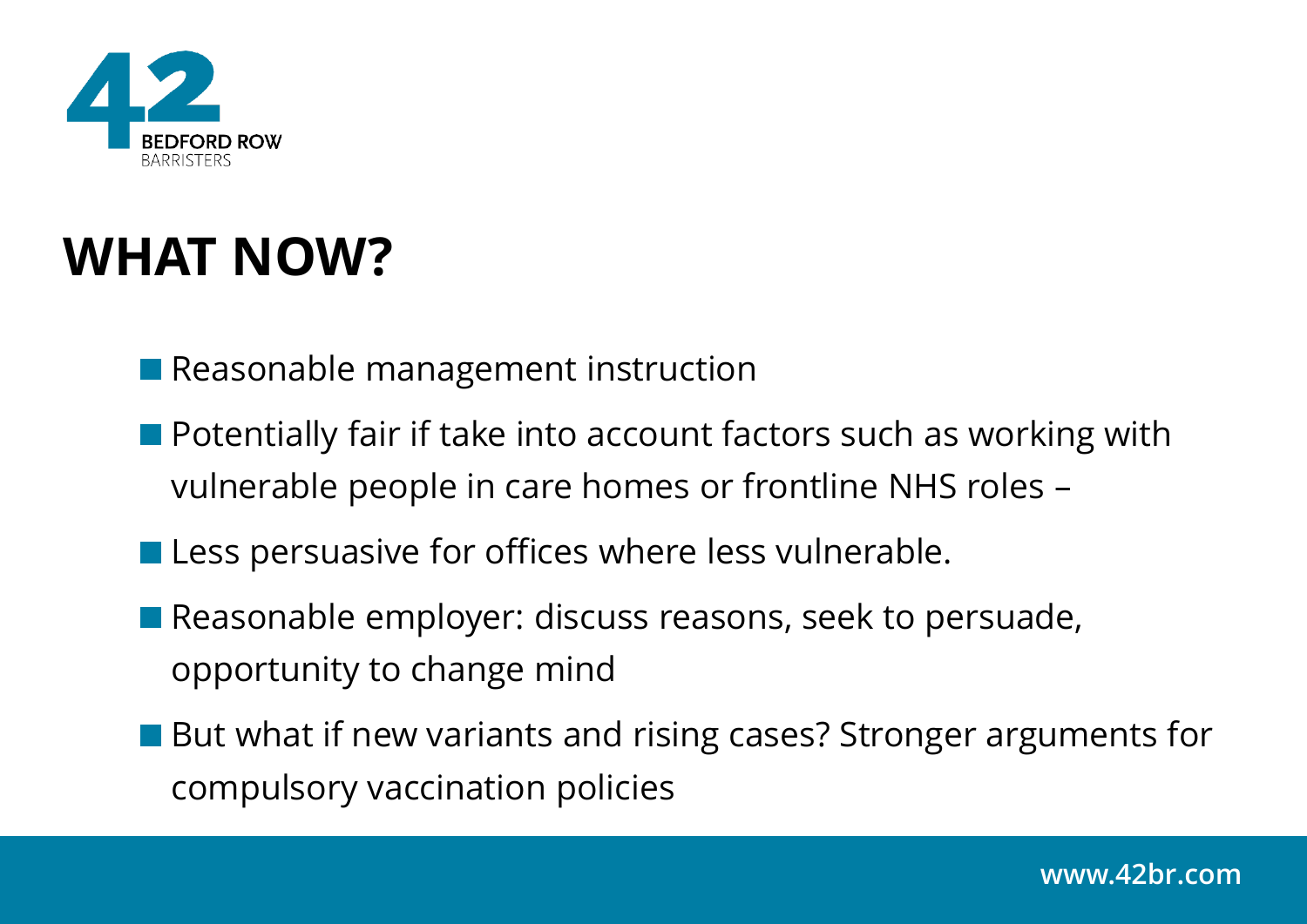

## **FIRST INSTANCE CASES:**

- Mr D Rodgers v Leeds Laser Cutting Ltd: 1803829/2020
- Moore v Ecoscape UK Limited: 2417563/2020
- Ms C Rendina v Royston Veterinary Centre Ltd: 3307459/2020
- **Mr C Preen y Coolink Ltd and Mr R Mullins: 1403451/2020**
- Mr N Quelch v Courtiers Support Services Ltd: 3313138/2020
- **X v Y: 2413947/2020**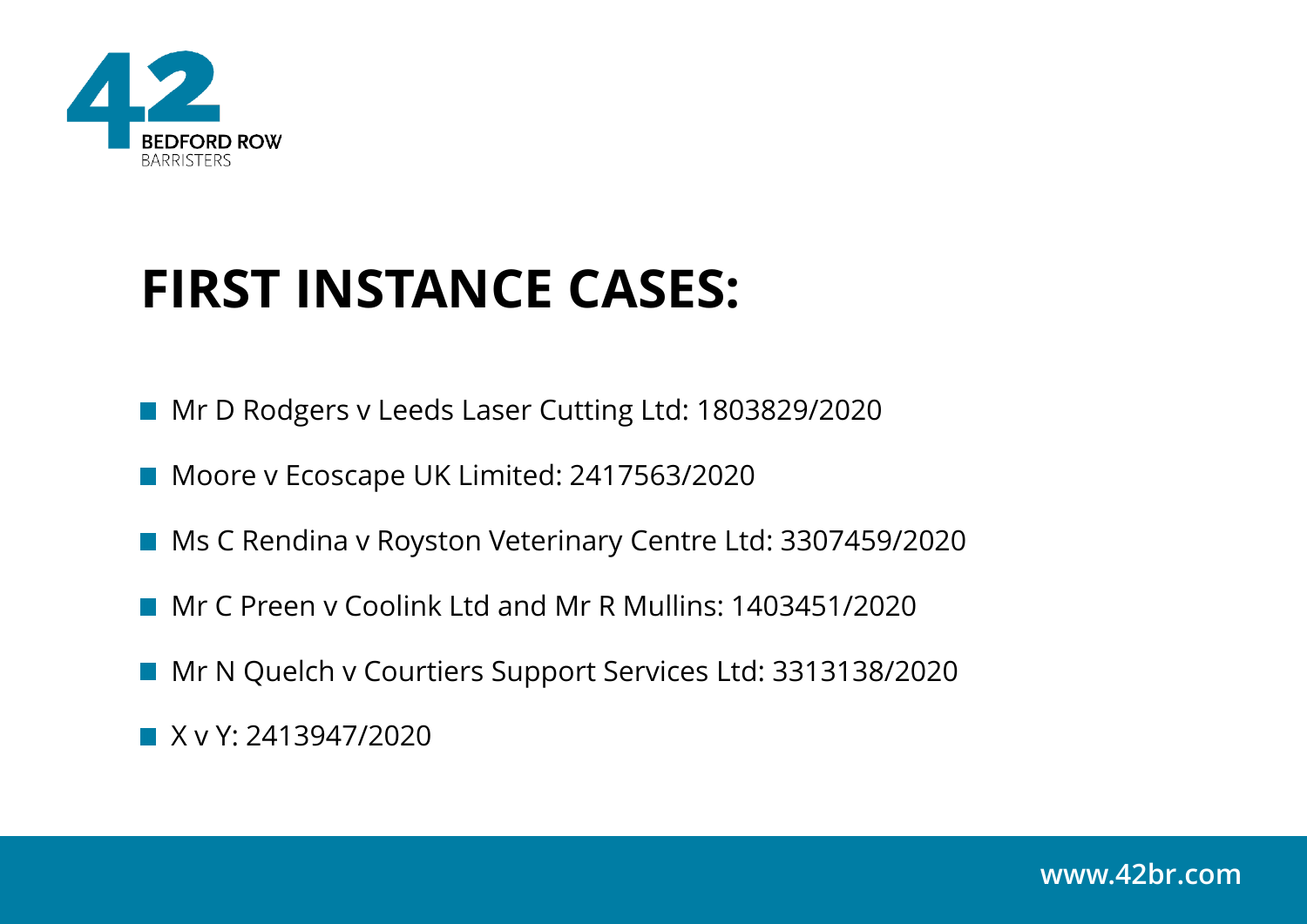

### **Mr D Rodgers v Leeds Laser Cutting Ltd: 1803829/2020**

■ Claimant employed by Respondent as laser operator

- Worked in workspace with large dimensions
- Respondent kept business open and asked staff to work as "normally as possible"
- On 29 March 2020 Claimant said he would stay away from workplace "until lockdown had eased"
- Claimant dismissed a month later, having not returned to the workplace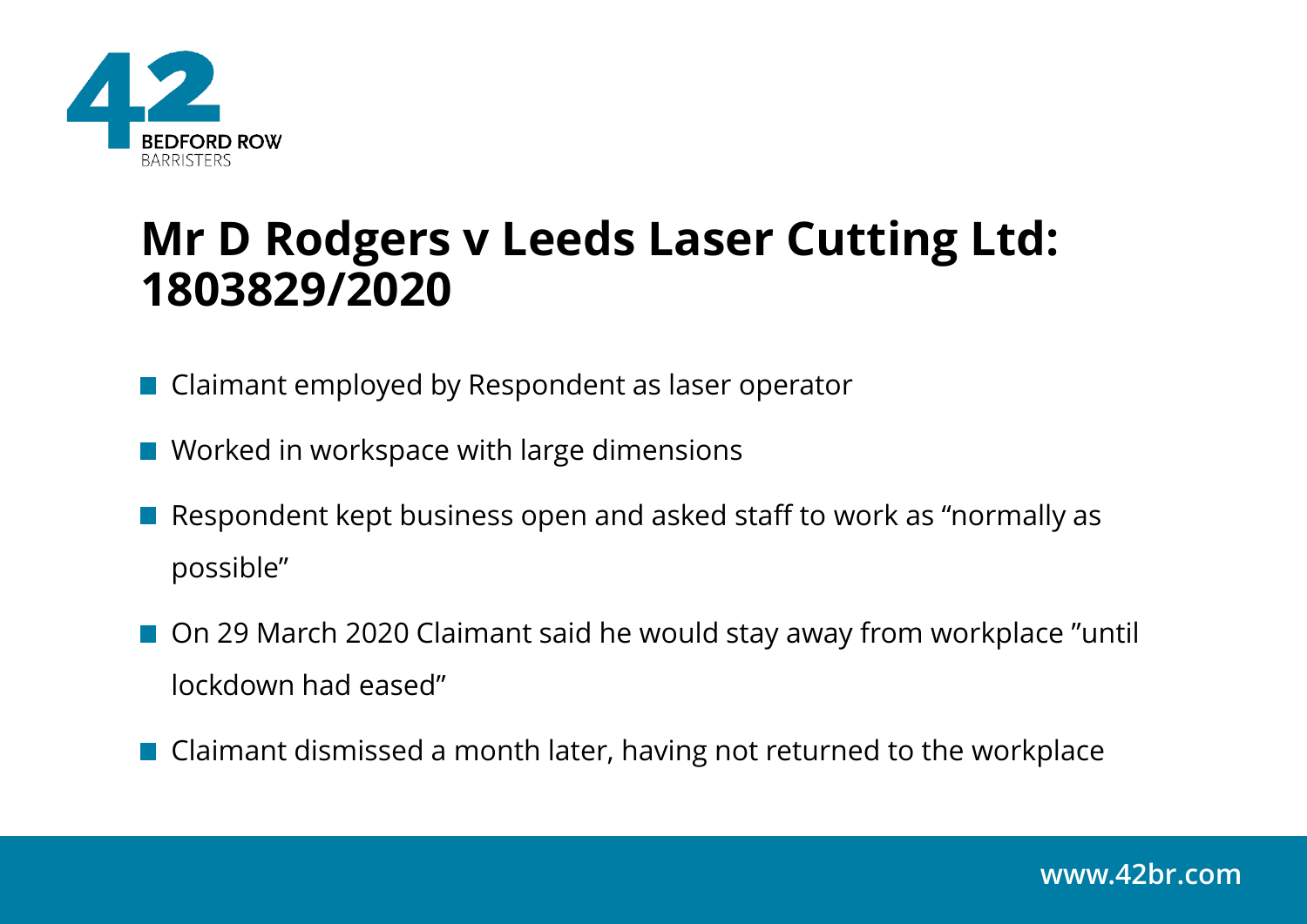

### **Mr D Rodgers v Leeds Laser Cutting Ltd: 1803829/2020**

#### **Findings:**

- Claimant fairly dismissed
- Claims under section 100(d) and (e) ERA 1996 not well founded
- Claimant was inconsistent and contradictory in his evidence and had given a friend a lift on 30 March 2020 (which was after he had left the office for the last time)
- EJ found that the Claimant did not believe *"there were circumstances of serious and imminent danger, within the workplace, but that he considered there were circumstances of serious and imminent danger all around"*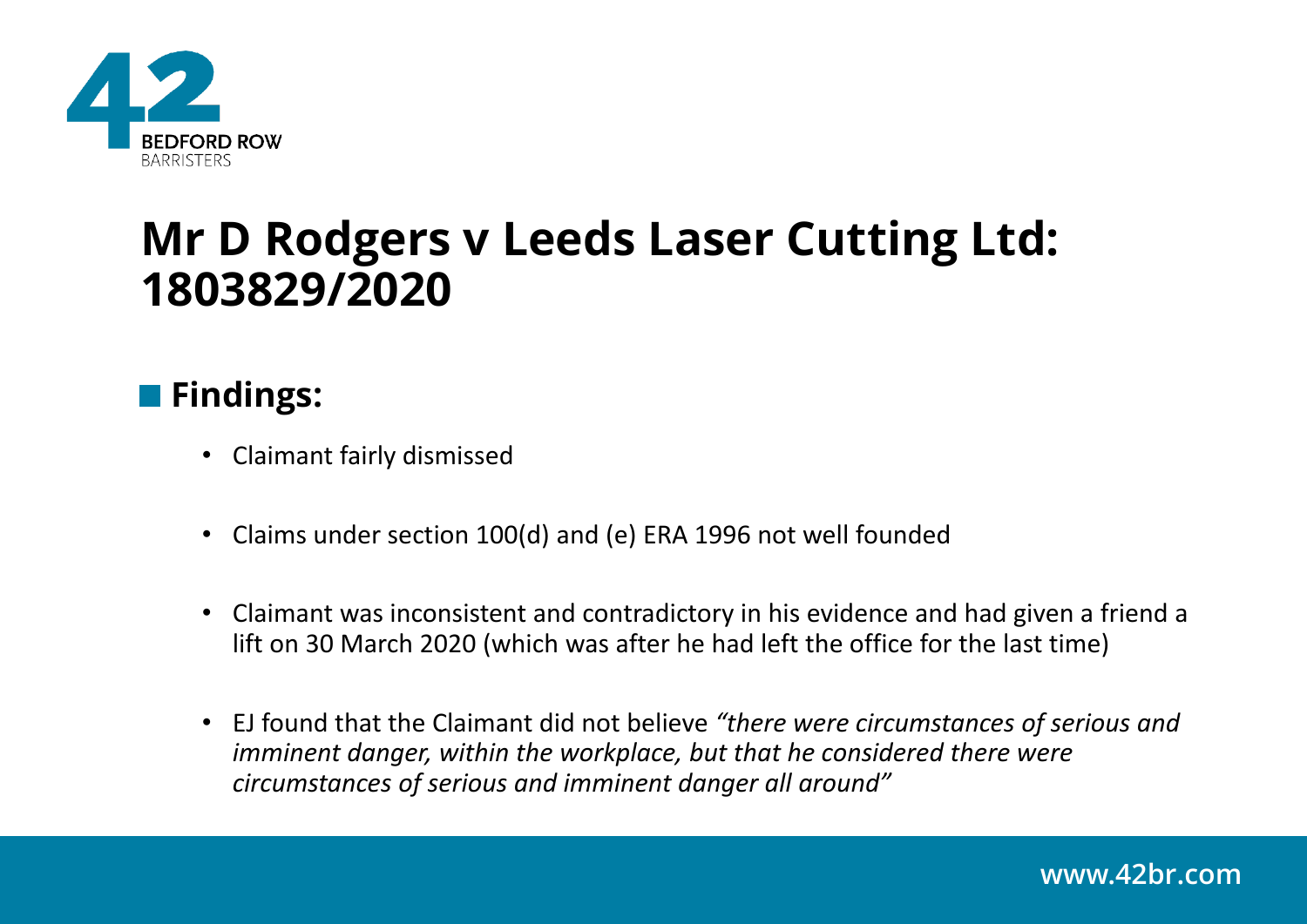

### **Ms M Moore v Ecoscape UK Limited: 2417563/2020**

- Respondent's work involved providing environmentally-friendly building materials
- Claimant's place of work was open-plan office
- Respondent closed office and furloughed employees in March 2020 but re-opened for work in April 2020
- Claimant did not wish to return + offered unpaid leave which she accepted
- Claimant asked to return to work in May 2020 but refused
- Claimant resigned in August 2020 after grievance not upheld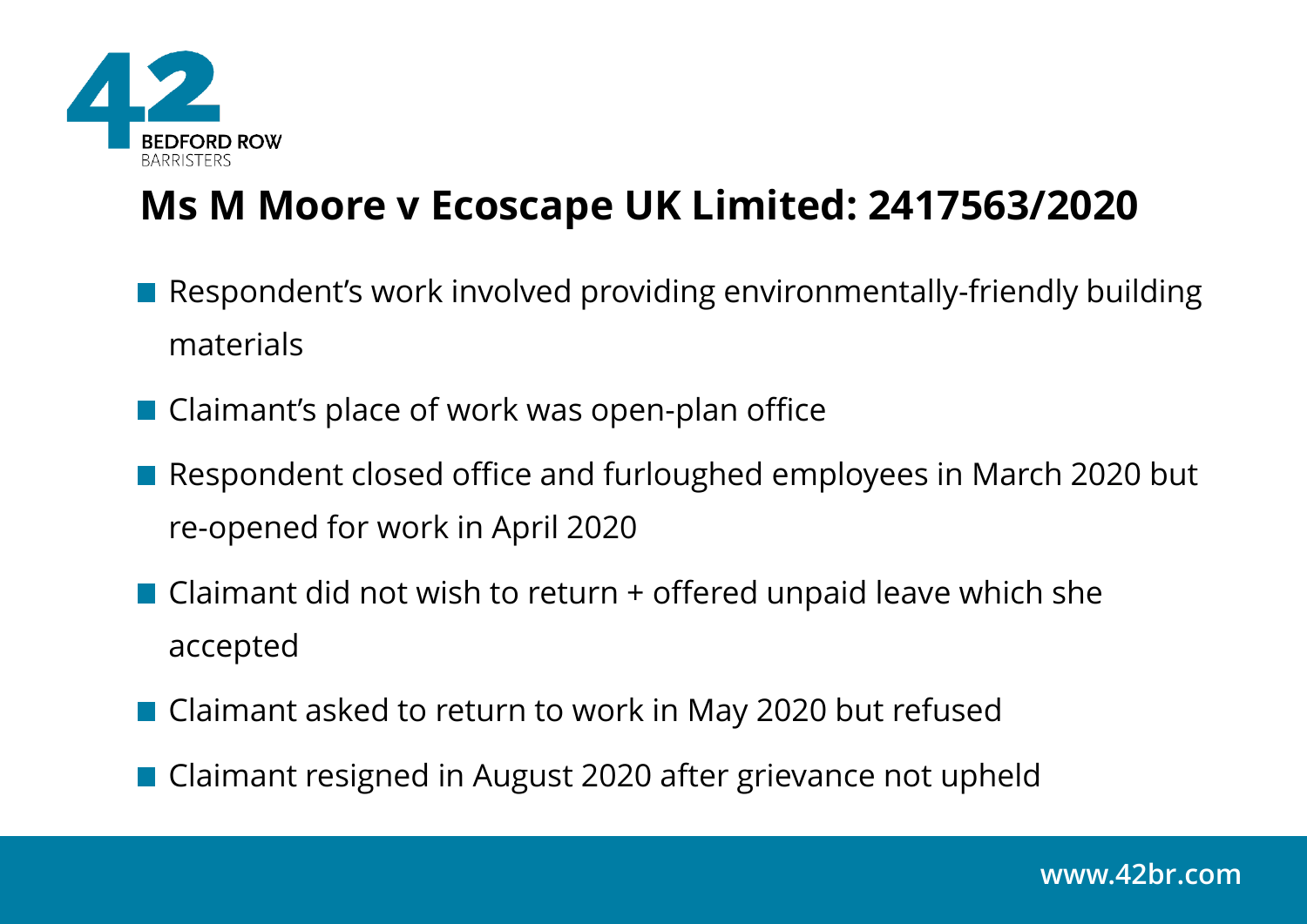

## **Ms M Moore v Ecoscape UK Limited: 2417563/2020**

### **Findings:**

- Claimant fairly dismissed
- Claims under section 100(d) and (e) ERA 1996 not well founded
- Belief that there were circumstances of serious and imminent danger was not objectively reasonable given:
	- Respondent had assessed risks and addressed need for increased levels of hygiene and distancing
	- Offered staggered shifts
	- Offered the Claimant her own office
- The Claimant's complaints *"were a general fear about being required to leave home and her perception that danger was everywhere"*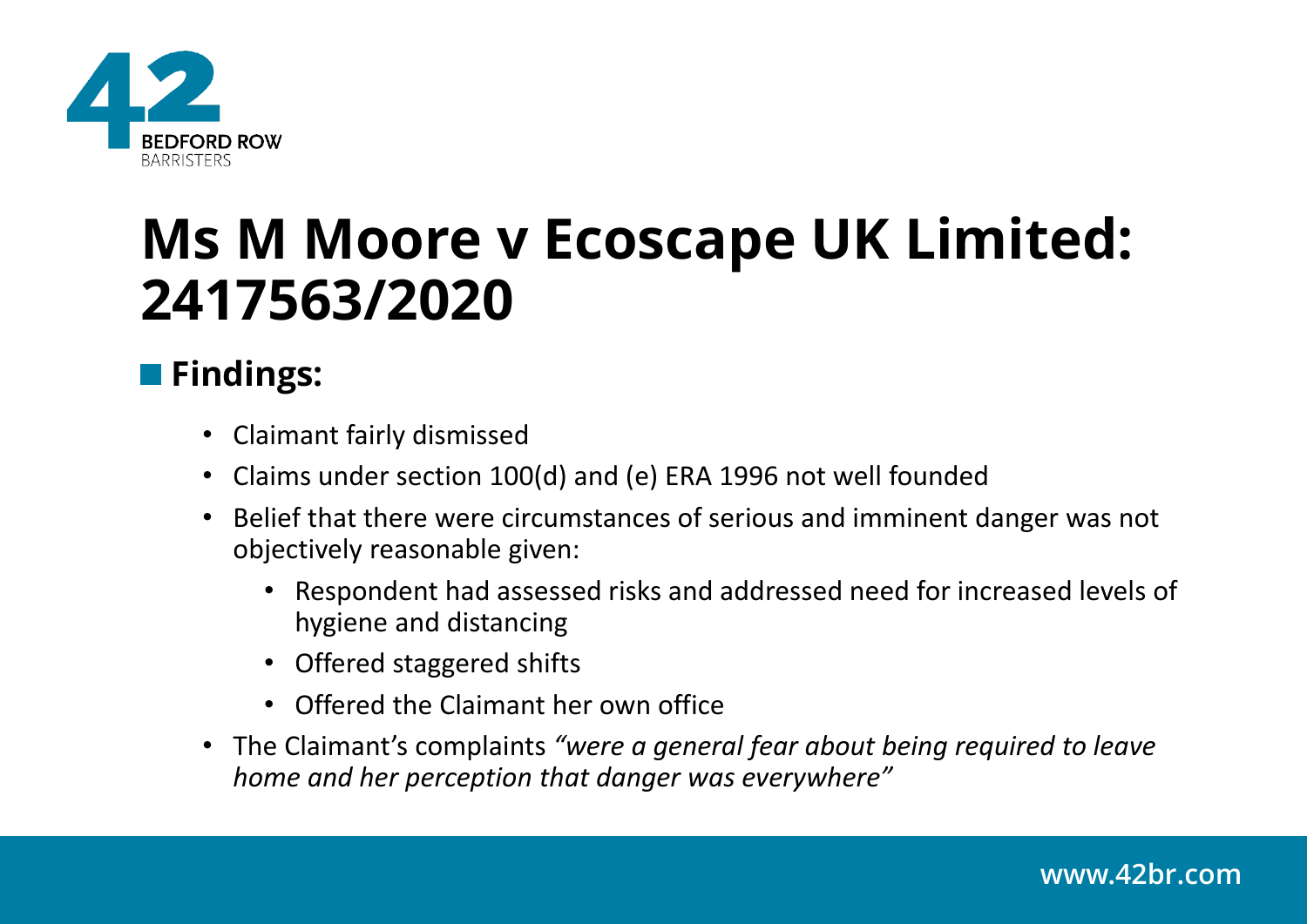

### **Ms C Rendina v Royston Veterinary Centre Ltd: 3307459/2020**

■ Claimant (of joint Italian and British nationality) employed as assistant veterinary surgeon

- Raised H & S concerns with Practice Manager and Practice Director in March 2020
- Practice Director said on 16 March 2020 that Covid-19 was like *"the cold and flu"*
- On 23 March 2020 Claimant e-mailed raising concerns and the BVA's recommendations
- The practice was said to be open *"as normal"* following lockdown announcement and on 24 March 2020 Practice Director said the *"worry"* about Covid-19 was *"hyped up"*
- On 30 March 2020 Claimant was dismissed because there was said to be a "level of *discord"* between the Practice Director and Claimant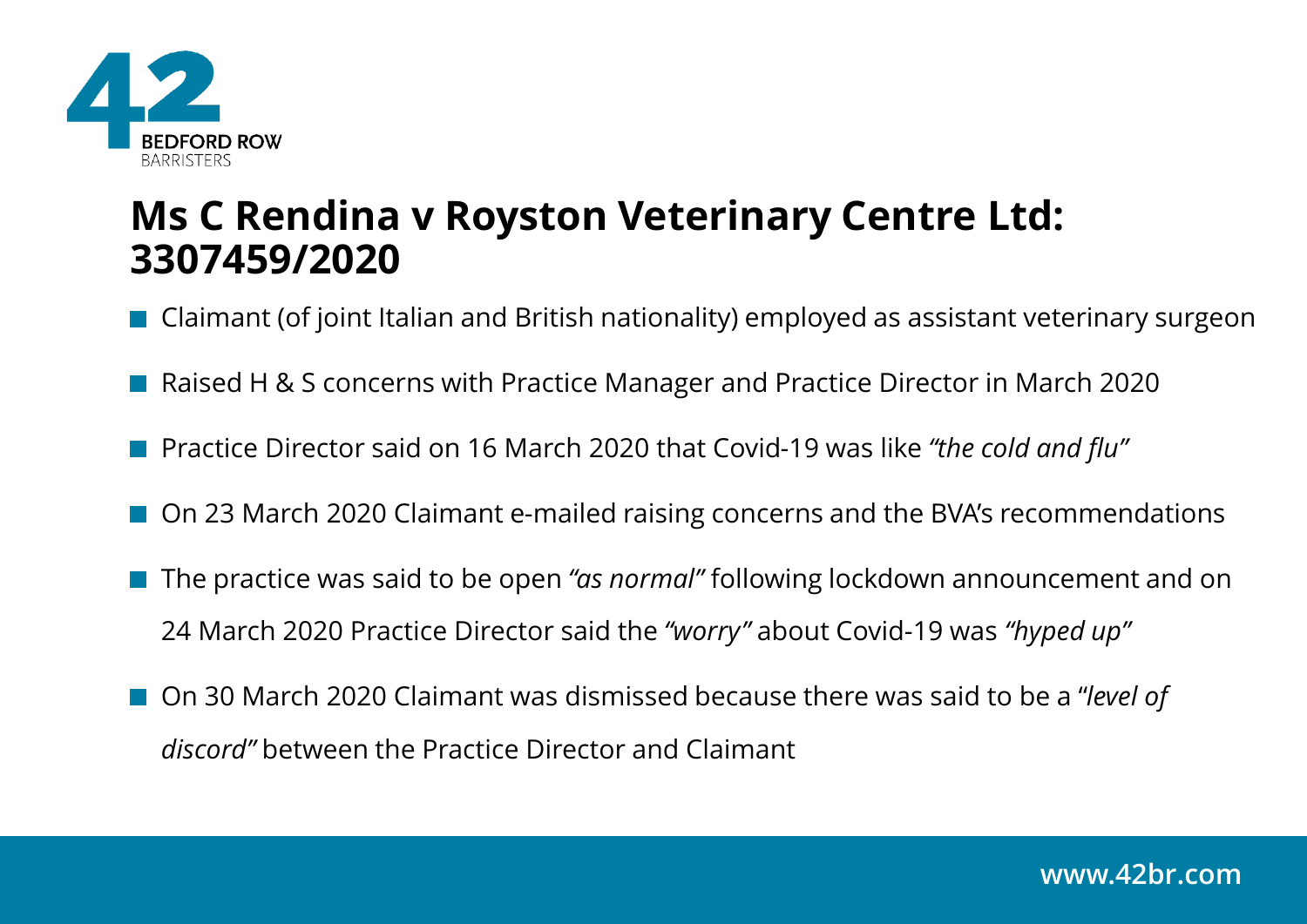

## **Ms C Rendina v Royston Veterinary Centre Ltd: 3307459/2020**

### **Findings:**

- Claimant was unfairly dismissed contrary to section 100(1)(c) ERA 1996
- Claimant had conveyed her H & S concerns about Respondent's inadequate arrangements to address COVID-19 reasonably
- The step she took of avoiding certain procedures was not to protect herself or others from danger but to establish from her regulatory body what her position was in respect of emergency procedures
- Only her claim under section 100(1)(c) of ERA 1996 was thus made out
- Real reason for dismissal was Claimant raising issues of concern that she reasonably believed were harmful or potentially harmful to health and safety (in this case, the spread of COVID-19)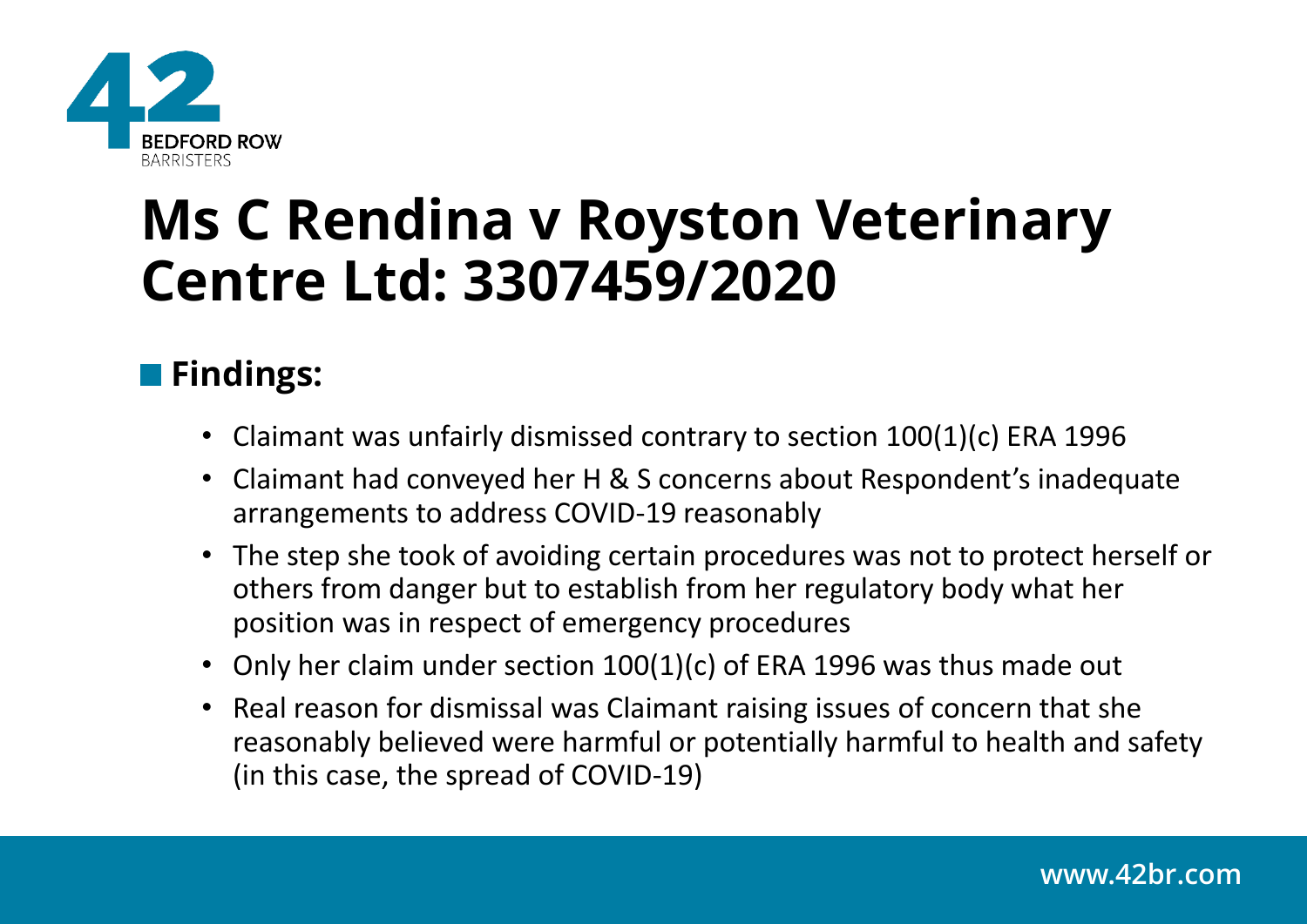

### **Mr C Preen v Coolink Ltd and Mr R Mullins: 1403451/2020**

- Claimant employed as air conditioning and refrigeration engineer for Respondent, a company run by Mr Richard Mullins
- Work involved a mix of routine servicing and maintenance, and emergency response
- In March 2020 masks, hand sanitiser and gloves made available to Claimant in his van
- On 24 March 2020 Claimant was booked to carry out a service and maintenance booking, which was neither essential nor emergency work. Claimant messaged Mr Mullins and stated *"…I am going to stay at home and would urge you to do the same. I understand that if any call out is urgent and/or essential I will come in to help out…"*
- Claimant dismissed with from 31 March 2020, purportedly on grounds of redundancy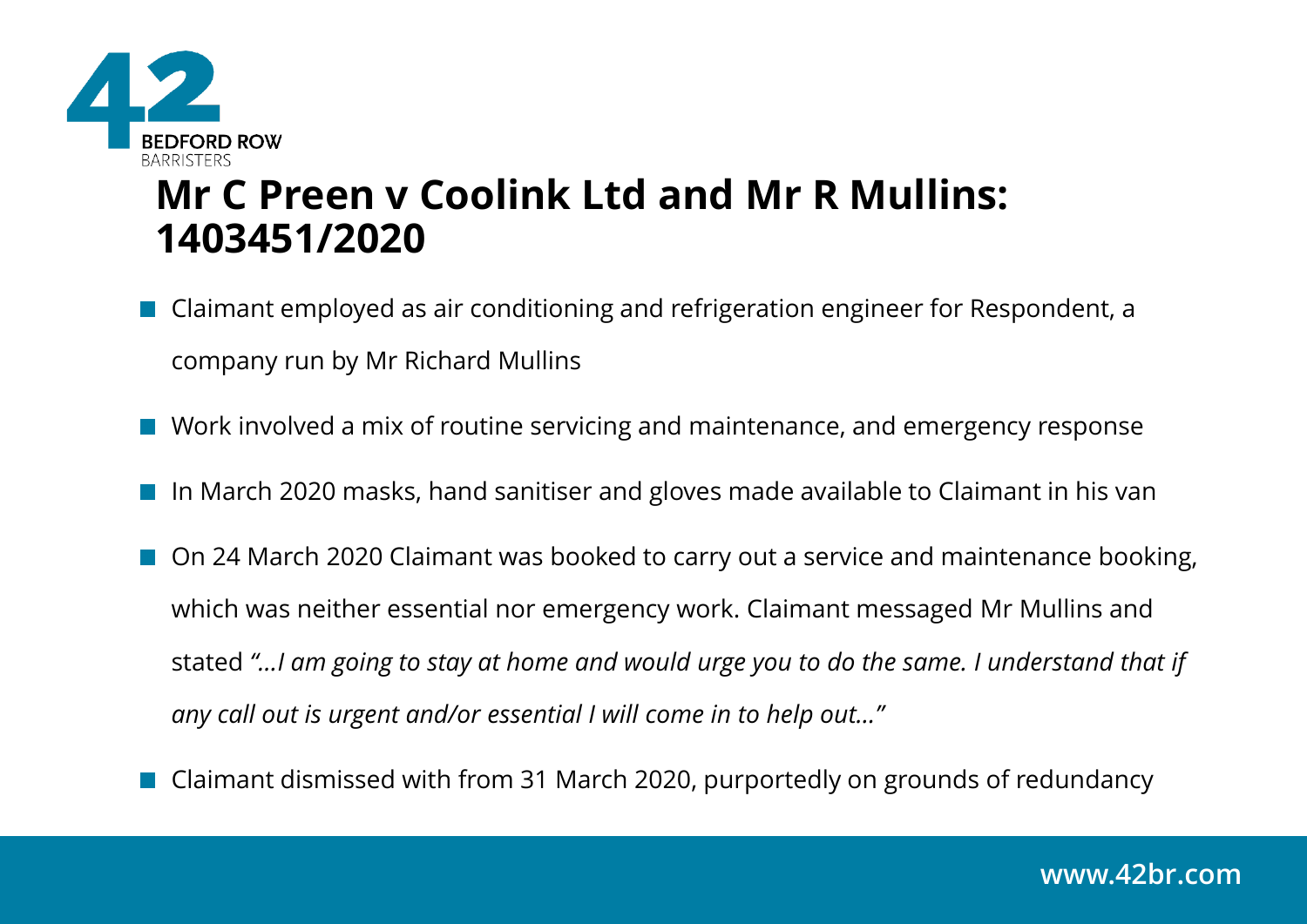

### **Mr C Preen v Coolink Ltd and Mr R Mullins: 1403451/2020**

### **Findings:**

- Claimant automatically unfairly dismissed under section 100(1)(c) ERA 1996
- Message on 23 March 2020 did bring circumstances connected with work to employer's attention which Claimant believed were potentially harmful to health and safety
- Claimant did reasonably believe those circumstances to be either harmful or potentially harmful to his health and safety
- Reasonable for Claimant to form impression that staying home was the right course of action, and that only urgent or essential work should be done
- Objection to doing routine work was the principal reason for dismissal
- Other claims rejected. With respect to section 100(1)(d), there were not circumstances of danger which Claimant reasonably believed to be serious and imminent. This had a higher threshold than section 100(1)(c) and was not made out. Undeniable that Covid-19 is dangerous to many people, but here it was not the case that Claimant reasonably believed that he or others were in serious and imminent danger if he went to work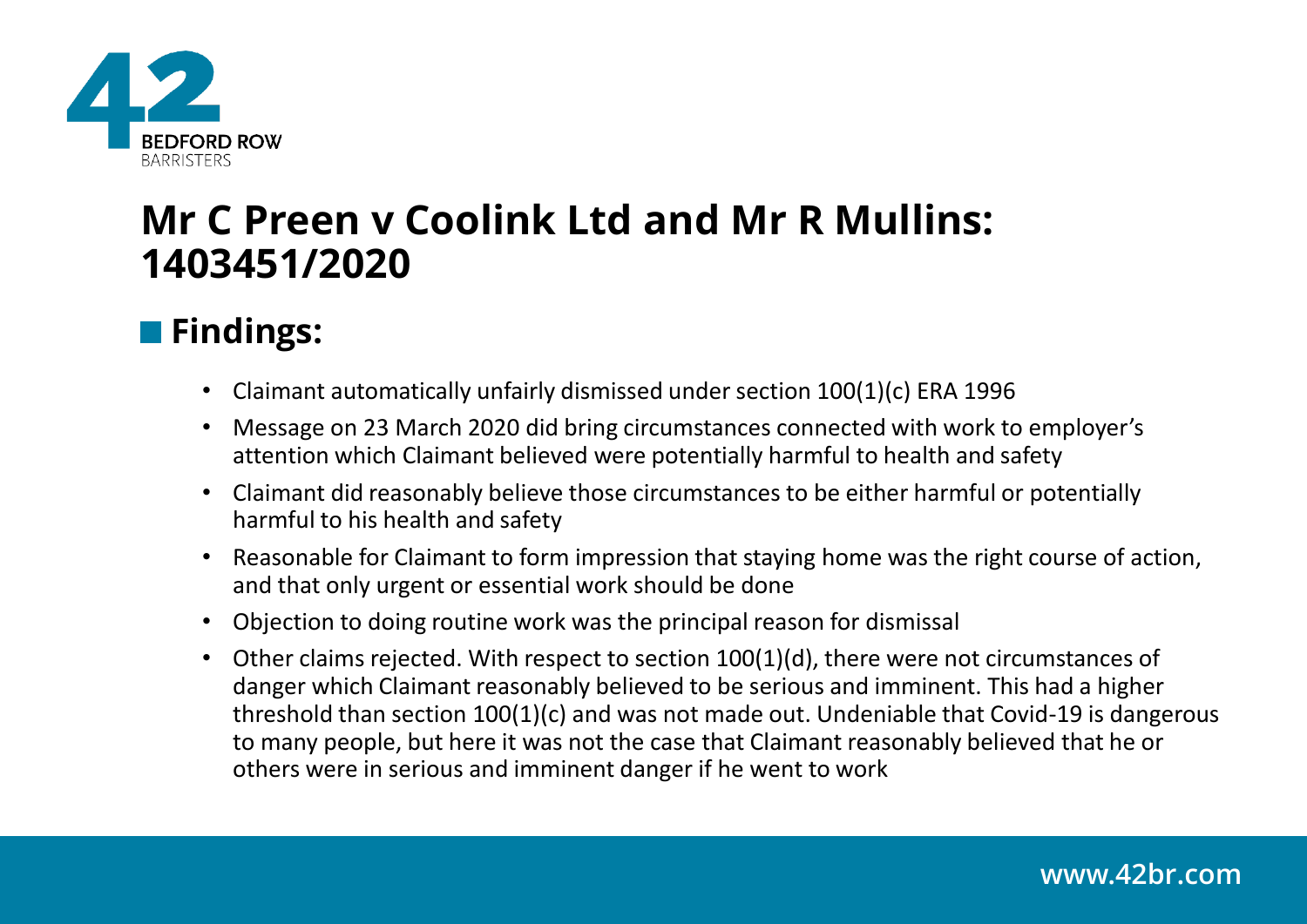

### **Mr N Quelch v Courtiers Support Services Ltd: 3313138/2020**

- Claimant was a compliance analyst at the Respondent a financial services firm
- Lived in one-bedroom flat with girlfriend X who was clinically vulnerable due to asthma and heart condition
- On 18 March 2020 it was agreed Claimant could work from home
- Following lockdown, Respondent viewed its employees as "*critical worke*r*s*"
- Claimant required to return to workplace on 6 July 2020
- Claimant repeatedly raised H & S concerns about X's health, his anxiety about returning, and the Respondent not complying with Covid-secure guidelines
- Requests to continue working from home refused. Claimant maintained his position and was disciplined and summarily dismissed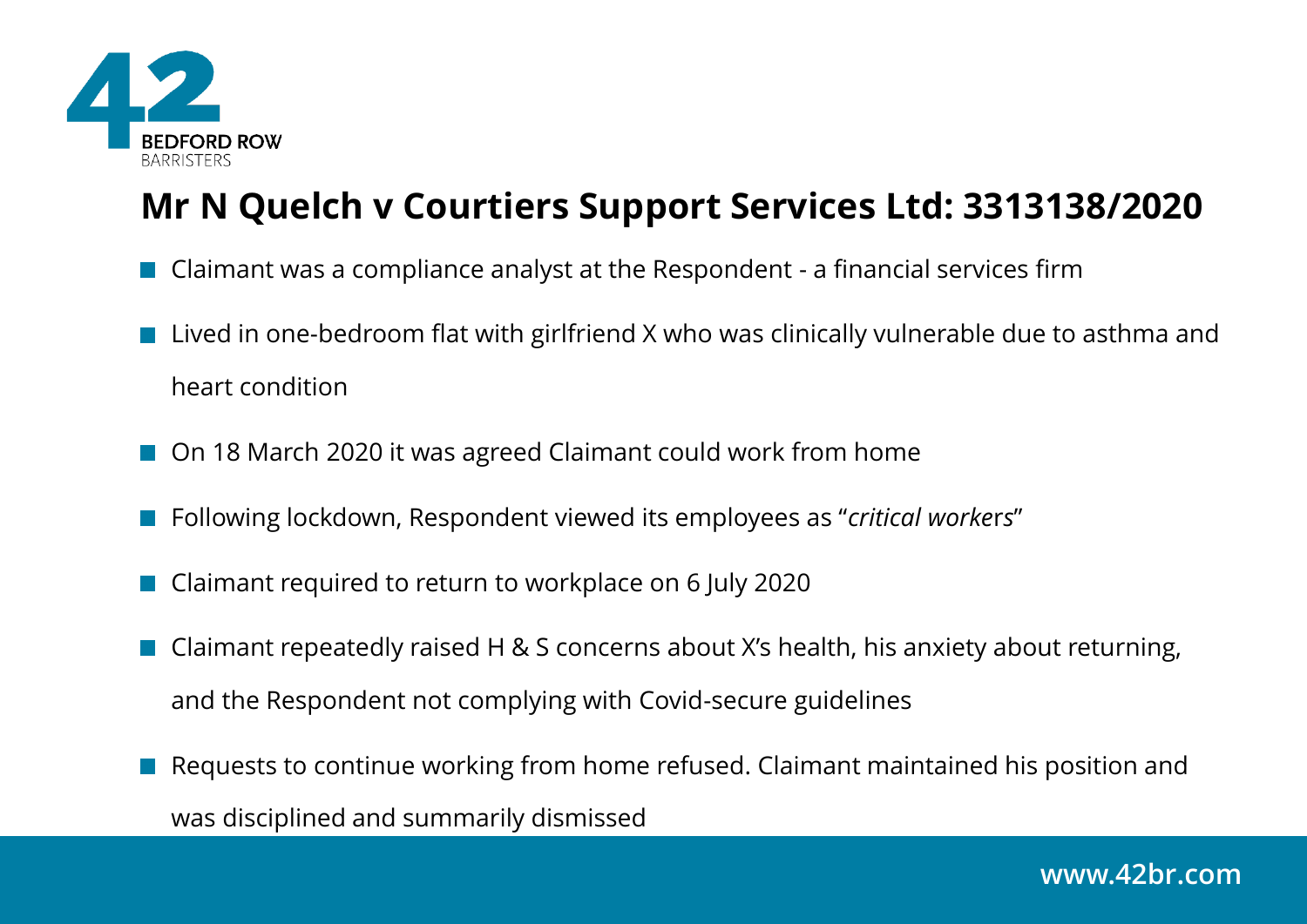

### **Mr N Quelch v Courtiers Support Services Ltd: 3313138/2020**

#### **Findings:**

- Claimant was automatically unfairly dismissed under section 100(1)(d) and (e) of ERA 1996 for refusing to return to the office
- Dismissal would have been unfair under ordinary unfair dismissal test as no potentially fair reason for dismissal had been shown and the sanction and the procedures followed outside range of reasonable responses
- Claimant genuinely and reasonably believed that there were circumstances of serious and imminent danger were he to return to the office. His concerns were reasonable given Respondent's failure to comply with government guidelines